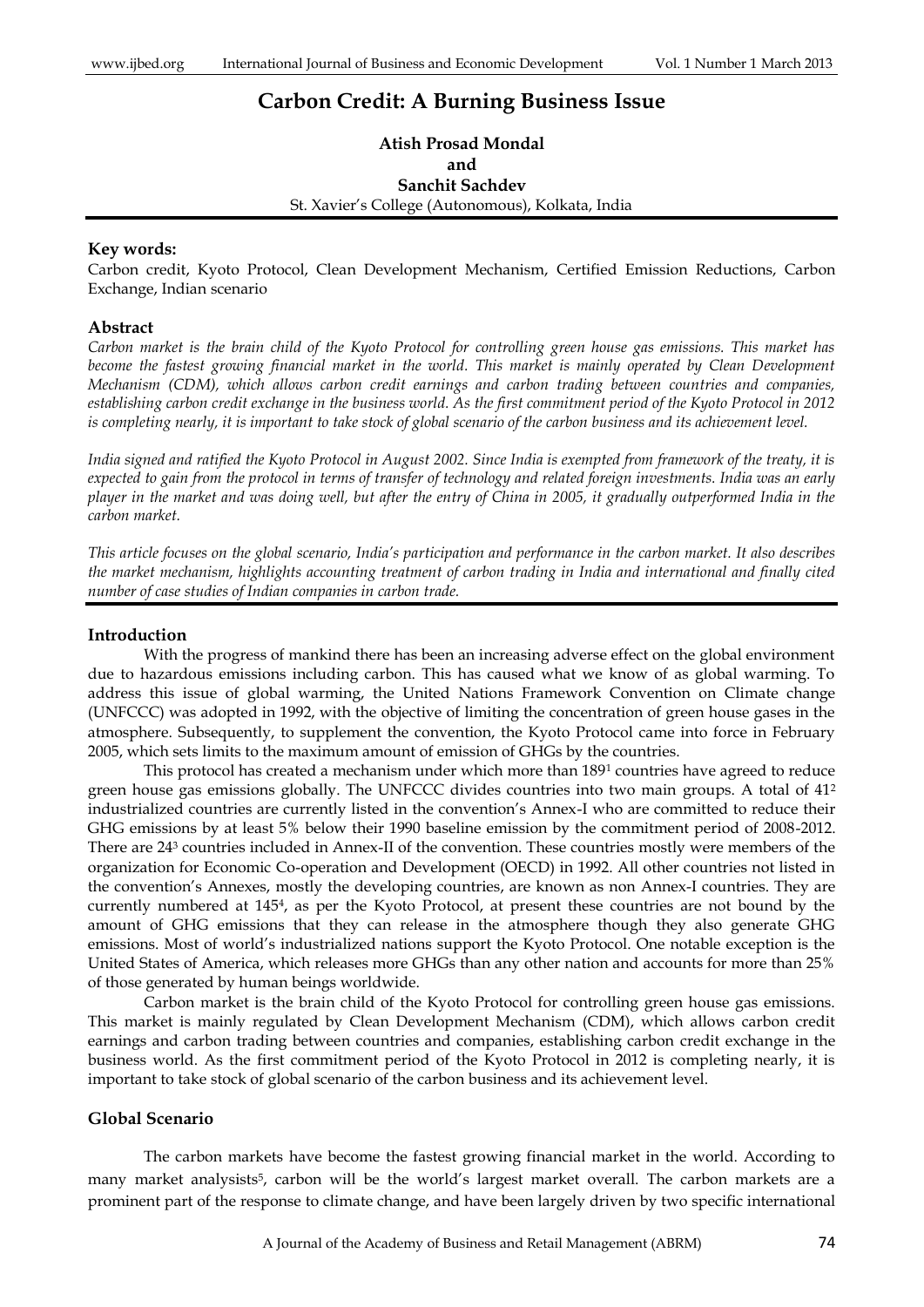regulations: (i) The Kyoto Protocol and (ii) The European Union Emissions Trading Scheme (EUETS), which is a main pillar of the EU's effort to meet emission reduction commitments under the Kyoto Protocol, and which allows large emitters of carbon dioxide within Europe to trade in allowances issued by national governments. According to Kyoto Protocol, countries with binding emission reduction targets (which are represented by Annex- I countries) in order to meet the assigned reduction targets are issued allowances (carbon credits) equal to the amount of emissions allowed. An allowance or carbon credit represents one metric tonne of carbon credit equivalent. To meet the emission reduction target, binding countries ask their local businesses and entities to purchase carbon credits from the developing countries (non Annex-I countries) who are not bound by the amount of GHG emissions. At present, European Union are the major purchaser of carbon credit and Asia dominates the seller market (see chart) led by China.



Source: State and Trends of the Carbon Market 2007, World Bank, Washington, D.C.

The volume of carbon markets mainly depend on the national emission reduction target of GHG gases of the developed countries. National targets<sup>6</sup> range from 8% reductions for EU, 6% for Japan and  $10<sup>7</sup>$ % for Iceland. Market analysts estimate that should the industrialized nations adopt an aggressive emission reduction target of 50% or more by mid century, and should they meet half of their emission reduction commitments through the purchase of project based emission reductions from developing countries such as India & China, the carbon market could grow to \$1008 billion sales annually. In 2005, after the Kyoto Protocol was in force, the carbon markets were worth \$10<sup>9</sup> billion which enhanced to \$30 billion in the year 2006. In 2008, there were more than 800<sup>10</sup> projects registered worldwide to participate in the carbon trading mechanism.

# **India`s Participation and Performance**

India signed and ratified the Kyoto Protocol in August 2002. Since India is exempted from framework of the treaty, it is expected to gain from the protocol in terms of transfer of technology and related foreign investments. India was an early player in the market and it hosted the Eighth conference of parties to the UNFCCC in Delhi in October 2002<sup>11</sup> to sensitize the business community about the opportunity provided by the carbon finance and the modalities of the emerging CDM. India's participation in the carbon markets has contributed to the recognition that it is a useful tool in attracting climate friendly investments. In 2004, the growth in the Indian carbon market was fostered by a healthy number of indigenous management and technical consultants, which began to offer services to potential sellers of emission reductions, and the response from primarily the private sector to capacity building initiatives concerning the nascent market. In its capacity as the Designated National Authority (DNA) for the CDM, the Ministry of Environment and Forests (MOEF) also had the foresight to develop simple and transparent rules, whereby project developers can obtain a Letter of Approval (LOA) theoretically within sixty days, which is a key step required for project registration. By the end of 200412, India was the market leader in the forward sale of emission reductions, with 50 % of the supply market.

As the Kyoto Protocol came into force and the EU ETS was enacted, China entered the carbon market in full force in 2005. At the same time, many buyers reported that it was becoming difficult to close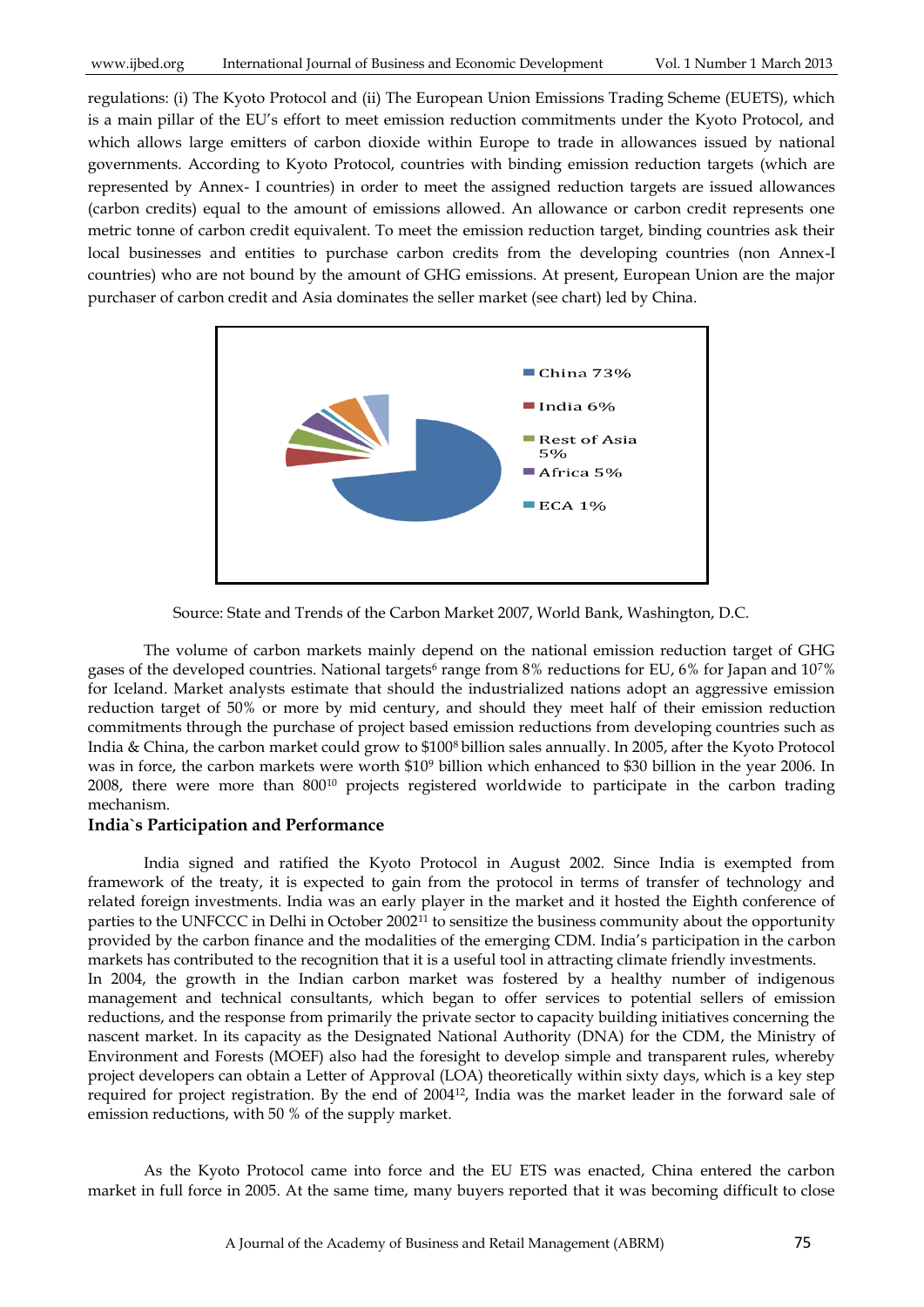deals in India in 2005, as carbon prices, in particular for EUAs sold pursuant to the EU ETS, began to rise. Even in the absence of price transparency for Certified Emission Reductions (CERs) and other asset classes, many sellers in particular from India, showed a great risk appetite as they expected prices to rise, and attempted to add value to their CERs through project registration. As a result, India dropped to third place in the global supply of project-based emission reductions in 2005 (at 3%)13, behind China (73%) and Brazil  $(11\%).$ 

However, it is certain that beyond 2012, China will outperform India in the carbon market, given that (i) it has already surpassed the Indian number of projects taking into account the total number of projects under validation, requesting registration and registered and (ii) the average project size in China is 2.72<sup>14</sup> times that in India's. Consequently, it is expected that China will have a CDM supply market of 4.75<sup>15</sup> times that of India beyond 2012 when considering projects registered until 2007 and much larger once the projects currently in the pipeline are registered.

The public sector in India has also been relatively absent from the carbon market. Of the 333 projects registered at the CDM EB from India, only 16<sup>16</sup> originated from public sector units (PSUs). Even among these, 10 use small scale methodologies. This is particularly noteworthy since public spending still dominates key business sectors for CDM.

#### **Business Mechanism and Carbon Exchange**

A company belonging to a developed country has two ways to reduce emissions. One, it can reduce the GHGs by adopting new technology or improving upon the existing emission technology to attain the new norms of the emission of gases. Second, it can tie up with developing nations and help them set up new technology that is eco-friendly, resulting in earning carbon credits to meet its emission reduction targets. Kyoto Protocol provides three market based mechanism- (1) Joint Implementation (JI), (2) International Emission trading (IET), (3) Clean Development Mechanism (CDM). Under JI, a developed country with a relatively high cost of domestic GHG reduction can set up a project in another developed country that has a relatively low cost and earn carbon credits which are required to meet their emission reduction targets. Under IET, developed countries with emission reduction targets can simply trade in the international carbon credit markets. It means carbon credits can be exchanged between business/entities or bought and sold in international market at the prevailing market price. Under CDM, a developed country can take up a GHG reduction project activity in a developing country where the cost of GHG reduction is usually much lower, and the developed country would be given carbon credits for meeting its emission reduction targets.

An industrialized country that wishes to get credits from a CDM project must obtain the consent of the developing country hosting the project that the project will contribute to sustainable development. Then, using methodologies approved by the CDM Executive Board (EB), the applicant (the industrialized country) must make the case that the [carbon project](http://en.wikipedia.org/wiki/Carbon_project) would not have happened anyway (establishing additionally), and must establish a baseline estimating the future emissions in absence of the registered project. The case is then validated by a third party agency, called a Designated Operational Entity (DOE), to ensure the project results in real, measurable, and long-term emission reductions. The EB then decides whether or not to register (approve) the project. If a project is registered and implemented, the EB issues credits, called [Certified Emission Reductions](http://en.wikipedia.org/wiki/Certified_Emission_Reduction) (CERs, commonly known as [carbon credits,](http://en.wikipedia.org/wiki/Carbon_credit) where each unit is equivalent to the reduction of one metric tonne of  $CO<sub>2</sub>$  or its equivalent), to project participants based on the monitored difference between the baseline and the actual emissions, verified by the DOE.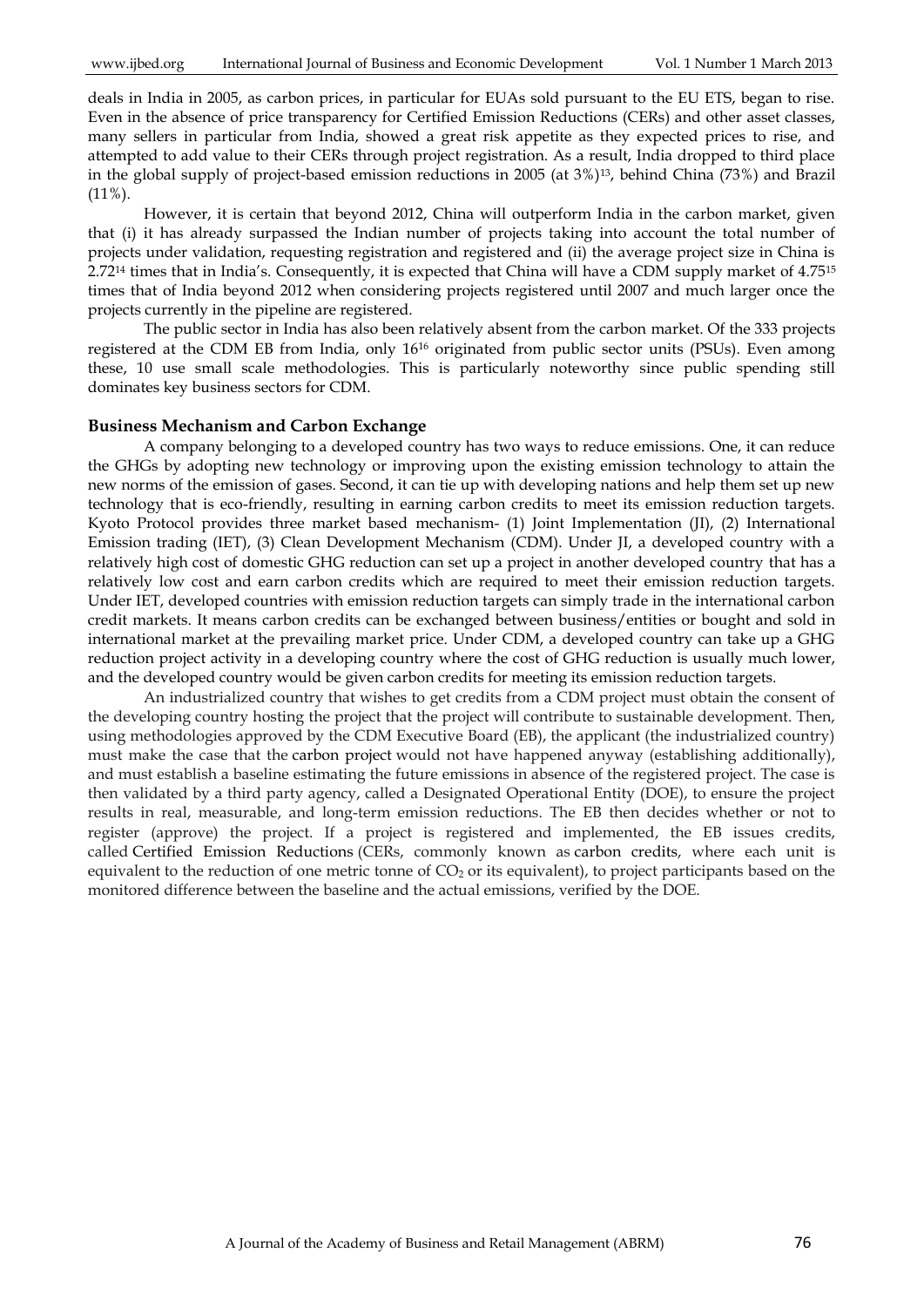

# **CDM PROCESS**

# **Carbon Trading**

Carbon Trading is a system that allows a company or country that reduces the amount of carbon dioxide it produces to below a particular level to sell the extra reduction as a credit to a company or country that has not reduced the amount it produces enough.

There are three types of carbon trading, Cap & Trade, Baseline & Credit and Offset. The most popularly used system of Carbon Trading is the Cap & Trade. Under the Cap & Trade system:

- The regulator establishes an Overall limit called 'emissions cap'.
- Allowed to emit in a given period.
- Allowances equal to all of the emissions permitted under the cap and then distributed.

## **Carbon Exchange**

The Multi Commodity Exchange of India Ltd  $(MCX)^{17}$  entered into an alliance with the Chicago Climate Exchange in 2005 to introduce carbon credit trading in India. MCX is the future exchange. People here are getting price signals for the carbon for the delivery in next five years. The exchange is only for Indians and Indian companies. The Indian government has not fixed any norms nor has it made it compulsory to reduce carbon emissions to a certain level. So, people who are coming to buy are actually financial investors.

The benefits are as follows:

- Sellers and intermediaries can hedge against price risk.
- Advance selling could help project to generate liquidity and thereby reducing its cost of implementation.
- There is no counter party risk, as exchange guarantees the trade.
- The price discovery on the exchange platform ensures the fair price for both the sellers and buyers.

## **Accounting for Carbon-India and International**

With large number of entities in India generating carbon credits and this being a relatively new area, a need was felt to provide accounting guidance in this area. However, since at present the Clean Development Mechanism (CDM) is the relevant mechanism in India and with India currently not being under the obligation to reduce its GHG emissions as per the Kyoto Protocol, a draft guidance note has been prepared to guide on accounting for carbon credits i.e., CERs generated under the CDM. This guidance note provides guidance on matters of applying accounting principles relating to recognition, measurement and disclosures of CERs generated by the entity that has obtained under CDM. The Institute of Chartered Accountants of India (ICAI) issued guidelines with respect to Accounting for Self-generated Certified Emission Reductions issued on 17/02/2012.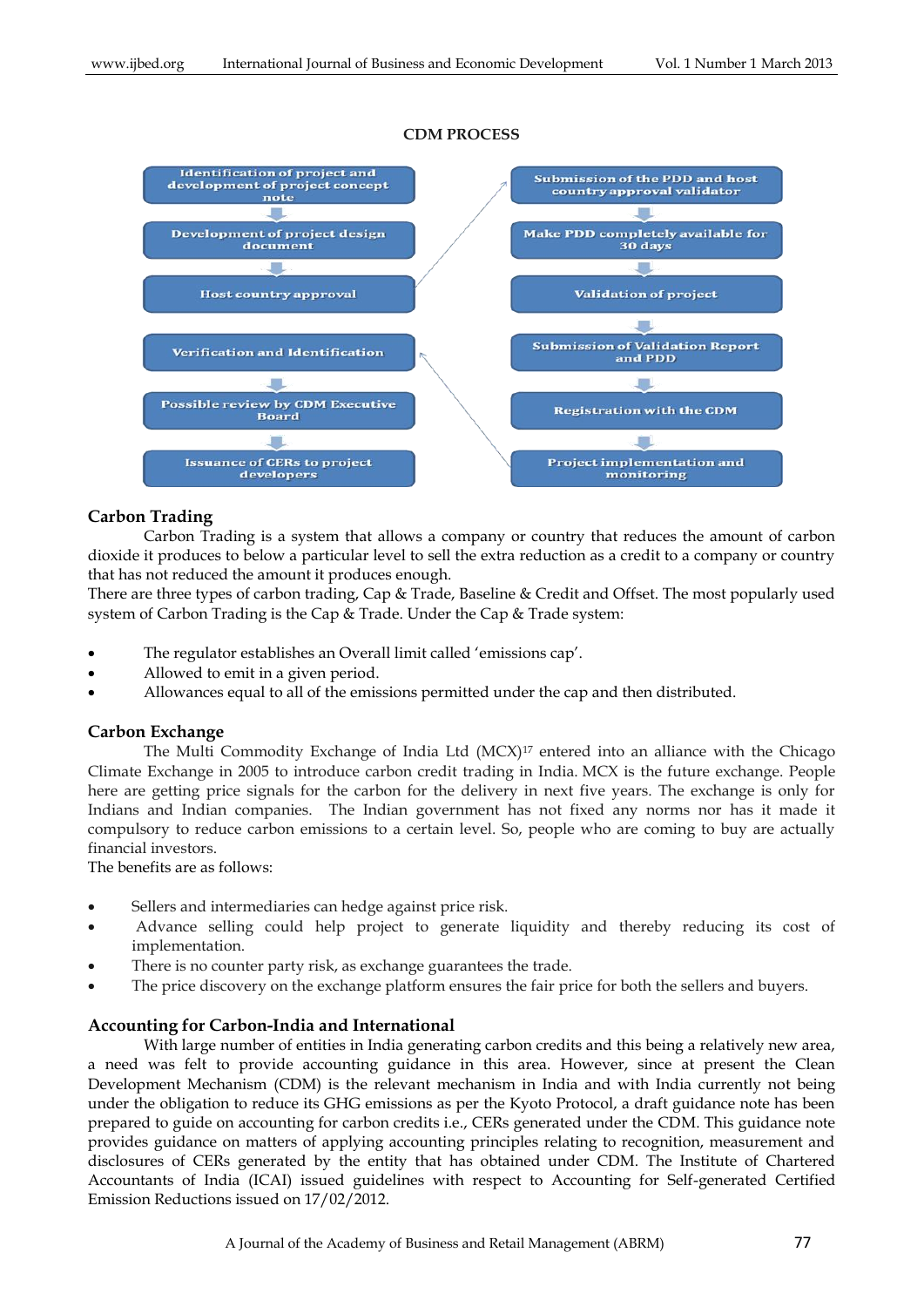The crux of the guideline is:

- Carbon credits generated under CDM, i.e., CERs can be considered as intangible assets without a physical form as per AS-26.
- CERs are inventories of the generating entity as they are generated and held for the purpose of sale in the ordinary course of business. Therefore, even though CERs are intangible assets these should be accounted for as per the requirements of "inventories" AS 2.

(For further details please refer to the above-mentioned Exposure Draft)

# **Global Scenario**

At present, there is no authoritative accounting guidance within International Financial Reporting Standards (IFRS) for transactions involving carbon allowances. The International Accounting Standards Board (IASB) issued IFRIC-3 on 'Emissions Rights' but it was withdrawn in June 2005. Based on other IFRS issued at that time, IFRIC-3 concluded that:

- Rights (allowances) are intangible assets (IAS 38).
- Where allowances are issued by governments for less than fair value, the difference between fair value and the amount paid (if any) is a government grant.
- Provisions for emissions-related liabilities should be recorded (IAS 37 Provisions, contingent liabilities and contingent assets).

Despite the withdrawal of IFRIC 3 there remain a number of existing standards that provide authoritative guidance on relevant accounting on which companies must draw in forming their policies for carbon related transactions (including IAS 2, 20, 37, 38 and 39).

# **Accounting and Tax Treatment Across Different Countries**

## **Spain**

The tax treatment of emissions in Spain follows the accounting treatment, as determined in accordance with Spanish GAAP18. Emission allowances are treated as "intangible assets", and the allocation of allowances by the governmental authority is treated for corporate income tax purposes as a government grant (shown on the balance sheet as deferred income) and is accounted for at its fair market value. If the company purchases allowances, the company is required to account for these allowances at their acquisition cost. If allowances are acquired by the joint implementation system or through the clean development mechanism such allowances must be accounted for at their production cost. From a VAT perspective, the acquisition of greenhouse gas emission allowances is considered as a supply of services, and VAT is chargeable in the jurisdiction in which the recipient belongs. If the transfer of emission allowances is carried out by traders or a professional in the course of their business activity, such supply of services would be subject to VAT at a rate of 18%<sup>18</sup> In addition, if the transfer of emission allowances is carried out by individuals the transfer would be subject to a transfer tax at a rate of 4%.

## **Germany**

On 6 December 2005, the German Ministry of Finance issued a circular<sup>19</sup> dealing with the tax treatment of emissions allowances. Allowances are treated as intangible assets and must be reported in the (tax) balance sheets as current assets. Allowances granted free of charge by the authorities have a balance sheet value of nil. Costs associated with the acquisition of the (free of charge) allowances, such as application costs, are business expenses and are deductible in the year in which the notice of the allotment of allowances has been issued by the authorities. From a VAT perspective, the granting of (free of charge) allowances by the authorities is not subject to VAT. The transfer of allowances is considered as a supply of "other services" and is subject to VAT (current rate 19%<sup>20</sup>).

## **United Kingdom (UK)**

The starting point for the UK corporation tax analysis is the accounting treatment. A financial reporting standard covering carbon credits (IFRIC 3 Emission Rights) was issued in 2004; however, it was withdrawn shortly after in 2005. Since that date there has been much discussion about the correct method of accounting for emission rights, but no replacement standard has been issued. Whilst a UK company may elect to purchase allowances through directly entering into an ERPA<sup>21</sup>, for various reasons it may prefer to indirectly acquire allowances. In this scenario an orphan SPV may be used – either acting as a principal or as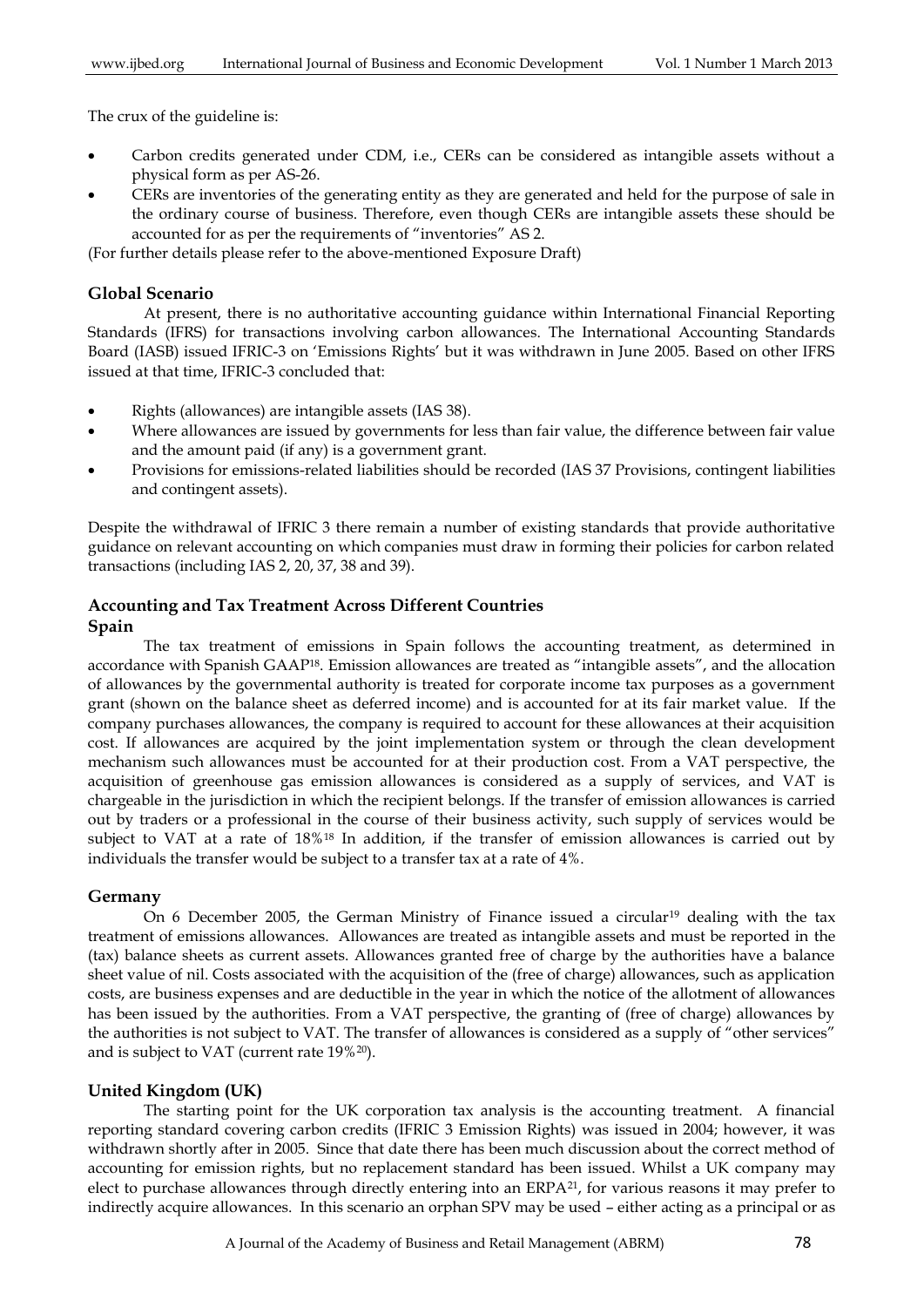the agent of the principals. Alternatively, the use of various financial instruments - such as swaps, options and forwards – may also be considered. Where allowances are initially allocated, this will not be subject to VAT on the basis that the allowances are supplied by the relevant authority for public policy reasons (VAT is generally only chargeable where something is in the course of or for the furtherance of business).Any further transfers of allowances between two commercial parties will be treated as a supply of services for VAT purposes.

#### **France**

The French tax authorities have indicated that the tax treatment for greenhouse gas emission allowances should follow the accounting treatment (administrative guidelines, BOI 4 A-13-05 n°25 and 26 dated 30 December 200522). The CRC 2004-08 regulation dated 23 November 2004 has specified the accounting treatment of allowances and established that they must be accounted for as intangible assets. Under the French VAT rules, the transfer of allowances is regarded as a supply of services falling within the scope of VAT. However, these transactions benefit from the tax exemption mentioned in article 261 C 1° e<sup>23</sup>) of the French Tax Code relating to "transactions on securities". Therefore, sales of emission allowances and reduction units are exempt from VAT, without any possibility of making a VAT option.

#### **Indian Case Studies on Carbon Trading**

#### **Case 1 : BUDHIL Hydro Electric Power Plant**

In India, already 300 to 400 companies<sup>24</sup> have carbon credits after meeting UNFCCC norms. We have taken the case of Lanco Power Trading ltd. which has established Budhil Hydro Electric Power Project in Himachal Pradesh which was commissioned in 2011.

Assumption of tarrif calculations:

CDM Registration with UNFCCC obtained and considered as per UPERC guidelines, assumed for Tariff as under:

| 1. Certified Emission Reductions (CERs) per Million Units | 810      |
|-----------------------------------------------------------|----------|
| 2. EURO Rate per CER                                      | 11       |
| 3. INR Exchange rate                                      | 63       |
| 4. Forex Escalation                                       | 2%       |
| 5. Period                                                 | 21 Years |

(Extracted from the copy of offer for sale of power from Budhil Hydro Electric Project to WBSEDCL, dated 25th July, 2011)

| LANCO BUDHIL HYDRO POWER PVT LTD-70 MW BUDHIL HYDROPOWER PROJECT |            |         |                |          |                |          |          |                 |                |          |          |
|------------------------------------------------------------------|------------|---------|----------------|----------|----------------|----------|----------|-----------------|----------------|----------|----------|
| Year                                                             |            |         | $\overline{2}$ | 3        | $\overline{4}$ | 5        | 6        | $7\overline{ }$ | 8 <sup>°</sup> | 9        | 10       |
| <b>O&amp;M</b> Cost                                              |            | 137.76  | 145.64         | 153.97   | 162.77         | 172.08   | 181.93   | 192.33          | 203.33         | 214.96   | 227.26   |
| Depreciation                                                     |            | 345.65  | 345.65         | 345.65   | 345.65         | 345.65   | 345.65   | 345.65          | 345.65         | 345.65   | 345.65   |
| Interest on Rupee term loan                                      |            | 736.56  | 688.86         | 641.16   | 593.46         | 545.76   | 498.06   | 450.36          | 402.66         | 354.96   | 307.26   |
| Interest on working capital loan                                 |            | 37.93   | 37.28          | 36.66    | 36.06          | 35.48    | 34.94    | 34.43           | 33.95          | 33.5     | 33.09    |
| Return on Equity                                                 |            | 266.92  | 266.93         | 266.93   | 266.93         | 266.93   | 266.93   | 266.93          | 266.93         | 266.93   | 266.93   |
| <b>Total</b>                                                     |            | 1524.83 | 1484.36        | 1444.36  | 1404.87        | 1365.91  | 1327.51  | 1289.7          | 1252.52        | 1216     | 1180.19  |
| <b>CDM Pass through</b>                                          |            | 0       | $-16.7$        | $-34.07$ | $-52.13$       | $-70.9$  | $-90.4$  | $-92.21$        | $-94.05$       | $-95.93$ | $-97.85$ |
| <b>Total Cost</b>                                                |            | 1524.83 | 1467.65        | 1410.29  | 1352.73        | 1295     | 1237.11  | 1197.41         | 1158.47        | 1120.07  | 1082.34  |
| No. of units Generated (MU)                                      |            | 291.73  | 291.73         | 291.73   | 291.73         | 291.73   | 291.73   | 291.73          | 291.73         | 291.73   | 291.73   |
| Auxiliary consumption (MU)                                       |            | 2.63    | 2.63           | 2.63     | 2.63           | 2.63     | 2.63     | 2.63            | 2.63           | 2.63     | 2.63     |
| Transformation losses (MU)                                       |            | 0       | $\bf{0}$       | 0        | $\bf{0}$       | $\bf{0}$ | $\bf{0}$ | $\bf{0}$        | $\bf{0}$       | $\bf{0}$ | $\bf{0}$ |
| Saleable units (MU)                                              |            | 289.1   | 289.1          | 289.1    | 289.1          | 289.1    | 289.1    | 289.1           | 289.1          | 289.1    | 289.1    |
| Royalty/Free Power (MU)                                          |            | 34.69   | 34.69          | 34.89    | 34.69          | 34.69    | 34.69    | 34.69           | 34.69          | 34.69    | 34.69    |
| <b>Net Saleable units (MU)</b>                                   |            | 254.41  | 254,41         | 254,41   | 254.41         | 254.41   | 254.41   | 254.41          | 254.41         | 254.41   | 254.41   |
| <b>Tariff Per Unit Rs.</b>                                       |            | 5.99    | 5.77           | 5.54     | 5.32           | 5.09     | 4.86     | 4.71            | 4.55           | 4.4      | 4.25     |
| Levelised Tariff @ 9.35%                                         | 1-35 Yrs   | 4.7     |                |          |                |          |          |                 |                |          |          |
| Average Tariff                                                   | $1-35$ Yrs | 4.47    |                |          |                |          |          |                 |                |          |          |

Below is the statement showing tariff per unit of electricity on the basis of reduced total cost due to sale of carbon credits:-

*Source: Project viability report of Lanco Power Trading Limited*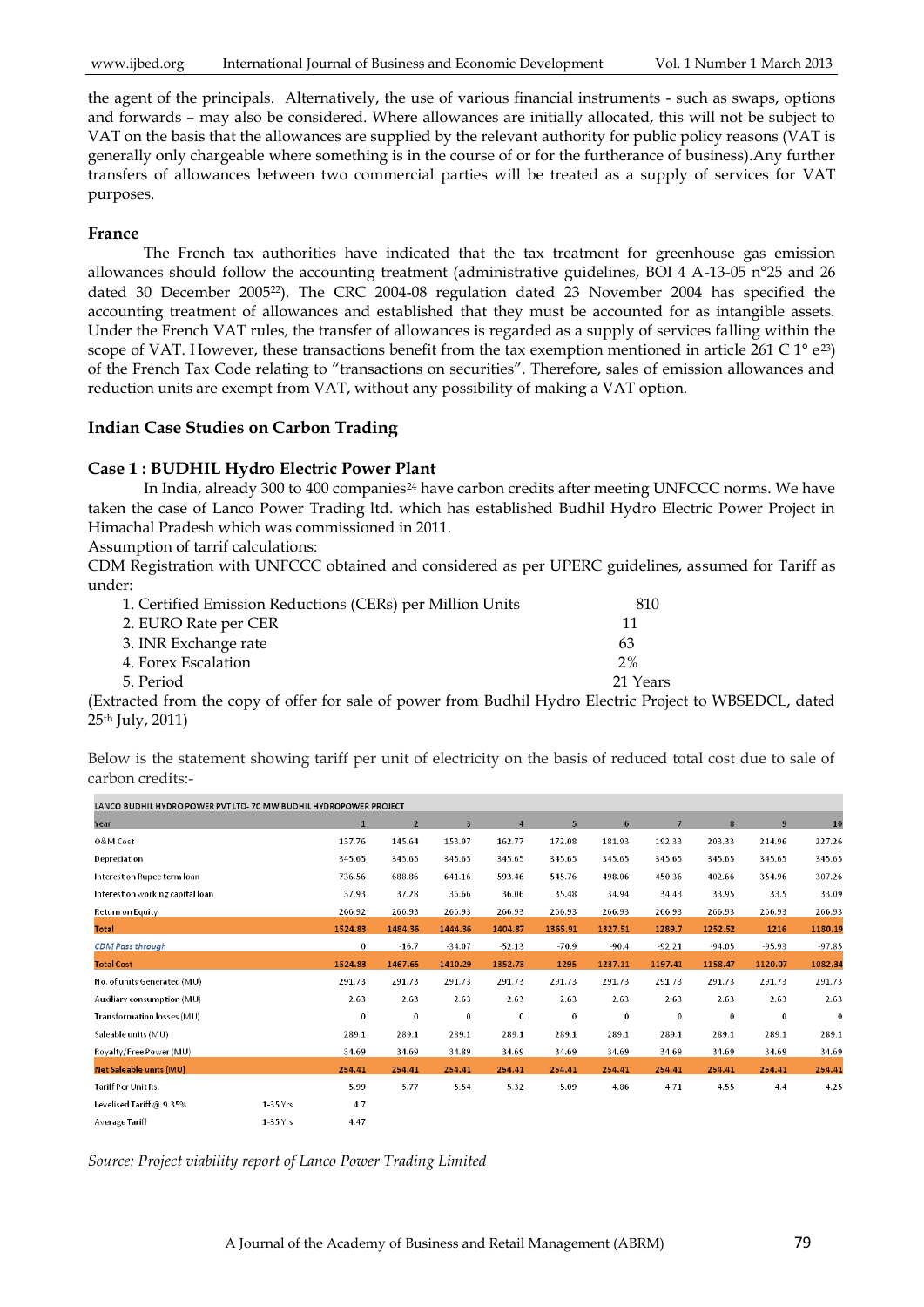It can be seen that in year 2, the total cost is Rs 1484.36.This gets reduced by Rs 16.70 due to sale of carbon credits. The final reduced cost on the basis of which the tariff is to be set is Rs 1467.65(Rs 1484.36 - Rs 16.70).Thus the tariff for year 2 is set at Rs 5.77 per unit, which is arrived at by dividing the total cost by number of saleable units. Had there been no gain from sale of carbon credits, the tariff per unit would have been set at Rs 5.84 (Rs 1484.36 / 254.41 units).

The same practice is to be carried out, all through the life of the BUDHIL Hydropower Project. Thus we see that by the sale of carbon credit, the gain is passed on to the final consumer by reducing the tariff per unit. A company may decide not to pass the benefit to the user, and instead decide to keep its selling price constant and increase its profit per unit.

The following table shows the computation of revenue from the sale of Carbon Credits:-

| LANCO BUDHIL HYDRO POWER PVT LTD-70 MW BUDHIL Hydropower Project |                |          |          |          |          |          |              |          |              |          |                 |
|------------------------------------------------------------------|----------------|----------|----------|----------|----------|----------|--------------|----------|--------------|----------|-----------------|
|                                                                  |                |          |          |          |          |          | $\mathbf{a}$ |          | $\mathbf{8}$ | 9        | 10 <sup>°</sup> |
| Generation                                                       | MU             | 291.73   | 291.73   | 291.73   | 291.73   | 291.73   | 291.73       | 291.73   | 291.73       | 291.73   | 291.73          |
| CERs/MU                                                          |                | 810      | 810      | 810      | 810      | 810      | 810          | 810      | 810          | 810      | 810             |
|                                                                  |                |          |          |          |          |          |              |          |              |          |                 |
| Total CERs                                                       |                | 2,36,301 | 2,36,301 | 2,36,301 | 2,36,301 | 2,36,301 | 2,36,301     | 2,36,301 | 2,36,301     | 2,36,301 | 2,36,301        |
| Rate per CER                                                     | Rs             | 693      | 706.86   | 721      | 735.42   | 750.13   | 765.13       | 780.43   | 796.04       | 811.96   | 828.2           |
| <b>CER Revenue</b>                                               | Rs in millions | 163.76   | 163.03   | 170.37   | 173.38   | 177.26   | 180.80       | 184.42   | 188.10       | 191.87   | 195.70          |
| Beneficiary Share                                                |                | $0\%$    | 10%      | 20%      | 30%      | 40%      | 50%          | 50%      | 50%          | 50%      | 50%             |
| Net                                                              |                |          | 16.7     | 34.07    | 52.13    | 70.9     | 90.4         | 92.21    | 94.05        | 95.93    | 97.85           |

#### *Source: Lanco Power Trading Limited*

It can be seen that in year 2 the Certified Emission Reduction(CER) is 236,301.The Rate per CER as per the assumption for tariff calculations is 706.86.Thus the total CER revenue would be Rs 167.03 millions. As the beneficiary share is 10% for year 2,the Net revenue by sale of CER is Rs 16.70.This net revenue would be used to reduce the total cost of the project for year 2.This would help to reduce the per unit cost. This same practice would be carried on for 21 years of the BUDHIL Hydropower project.

### **Case 2: Greenply Industries Ltd**

Greenply Industries Limited (GIL) is India's largest interior infrastructure company with a turnover of Rs 1420 Crores. It is the first in the Indian industry and the only laminate manufacturer to get carbon credits under UNFCCC. From the extracts of the P/L A/C for the year ended 31.3.2009, following information is found:

The following shows **Schedule O** which forms an integral part of the Profit and Loss Account:-

| <b>SCHEDULE O</b>                                           |        |
|-------------------------------------------------------------|--------|
| <b>OTHER INCOME</b>                                         | 2009   |
| Interest subsidy received                                   |        |
| <b>Income from Carbon Credits</b>                           | 126.53 |
| Dividend on Long Term Investments                           | 0.12   |
| Insurance Claim Received                                    | 48.84  |
| Liabilities no longer required written back                 | 10.65  |
| Prior period Income                                         | 0.35   |
| Miscellaneous Income                                        | 29.4   |
| <b>Total</b>                                                | 215.89 |
| Source: Greenply Industries Limited (Annual Report 2008-09) |        |

# **Key Facts:**

- The Company earned Rs 126.53 Lacs by the sale of Carbon Credits.
- The Company was eligible for 17,475 CER's for their Behror unit.
- The share price of Greenply Industries jumped by 7.5% to Rs 102.05 after the Company said it had signed a deal to sell Carbon Credits worth \$5 million.
- The deal would add 5 lakh Euros annually to its revenues between FY 2007-2012.
- The Company would also be submitting an application to UNFCCC for Carbon Credits in respect of its MDF unit at Uttrakhand.

Thus we can see that Income by way of sale of Carbon Credit is beneficial to Greenply Industries and the Income is credited to the Profit and Loss Account.

# **Case 3: Reliance Power**